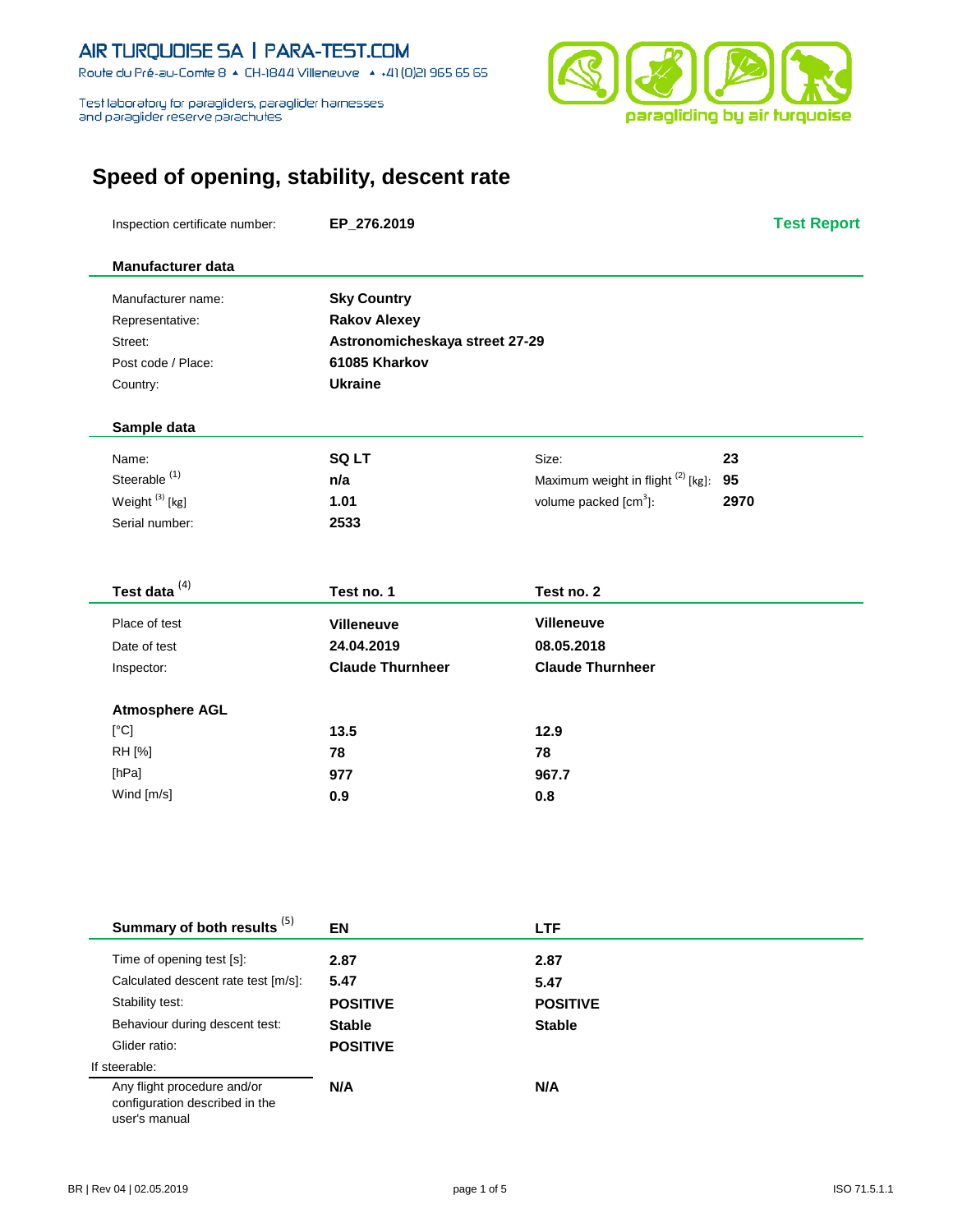#### AIR TURQUOISE SA | PARA-TEST.COM Route du Pré-au-Comte 8 & CH-1844 Villeneuve | 4 +41 (0)21 965 65 65

Test laboratory for paragliders, paraglider harnesses<br>and paraglider reserve parachutes

Î.

j.



## **Strength test - 40 m/s opening shock**

|                          | Inspection certificate number: | EP_276.2019                    |                                   |      | <b>Test Report</b> |
|--------------------------|--------------------------------|--------------------------------|-----------------------------------|------|--------------------|
| Manufacturer data        |                                |                                |                                   |      |                    |
| Manufacturer name:       |                                | <b>Sky Country</b>             |                                   |      |                    |
| Representative:          |                                | <b>Rakov Alexey</b>            |                                   |      |                    |
| Street:                  |                                | Astronomicheskaya street 27-29 |                                   |      |                    |
| Post code / Place:       |                                | 61085 Kharkov                  |                                   |      |                    |
| Country:                 |                                | <b>Ukraine</b>                 |                                   |      |                    |
| Sample data              |                                |                                |                                   |      |                    |
| Name:                    |                                | <b>SQLT</b>                    | Size:                             | 23   |                    |
| Steerable                |                                | n/a                            | Maximum weight [kg]:              | 95   |                    |
| Weight [kg]              |                                | 1.01                           | volume packed [cm <sup>3</sup> ]: | 2970 |                    |
| Serial number:           |                                | 2708                           |                                   |      |                    |
|                          |                                |                                |                                   |      |                    |
| Test data <sup>(1)</sup> |                                | Test no. 1                     | Test no. 2                        |      |                    |
| Place of test            |                                | Muraz                          | Muraz                             |      |                    |
| Date of test             |                                | 06.08.2019                     | 08.05.2018                        |      |                    |
| Corrected mass [kg]      |                                | 88.31                          | 88.31                             |      |                    |
| Inspector:               |                                | <b>Alain Zoller</b>            | <b>Alain Zoller</b>               |      |                    |
| <b>Atmosphere AGL</b>    |                                |                                |                                   |      |                    |
| [°C]                     |                                | 26.8                           | 26.8                              |      |                    |
| RH [%]                   |                                | 47                             | 47                                |      |                    |
| [hPa]                    |                                | 970.5                          | 970.5                             |      |                    |
| Wind [m/s]               |                                | 0.2                            | 0.2                               |      |                    |
|                          |                                |                                |                                   |      |                    |
| <b>Test results</b>      |                                | Test no. 1                     | Test no. 2                        |      |                    |
|                          | Strength test (40m/s shock)    | <b>POSITIVE</b>                | <b>POSITIVE</b>                   |      |                    |
| $[m/s]^{(2)}$            | Aircraft speed uncertainty K=2 | 2.9                            | 2.9                               |      |                    |
|                          |                                |                                |                                   |      |                    |
|                          |                                |                                |                                   |      |                    |

| Item / type no. | Validitv   | <b>Manufacturer</b> | S/N |
|-----------------|------------|---------------------|-----|
| Weight          | 2020       | Air Turquoise SA    | N/A |
| Geos n° 11      | 08.05.2020 | JDC elec.           | 22  |
| Weak link       | 2020       | Tost                | N/A |

Í.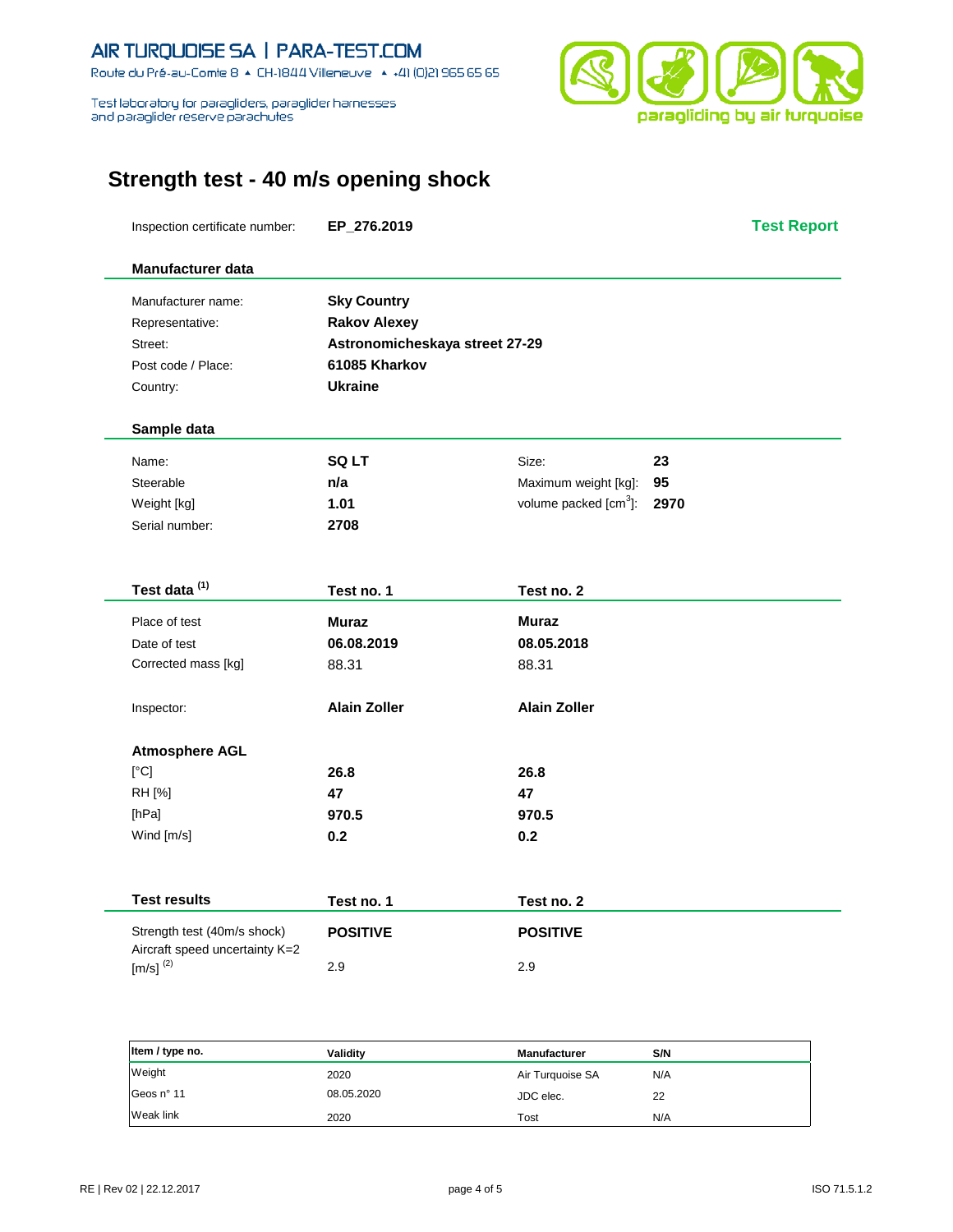### AIR TURQUOISE SA | PARA-TEST.COM

Route du Pré-au-Comte 8 & CH-1844 Villeneuve | 4 +41 (0)21 965 65 65

Test laboratory for paragliders, paraglider harnesses and paraglider reserve parachutes



Identification number:

MISC\_084.2018

Sky Country SQ23 LT

#### **Result summary**

Maximum strength for riser, bridle

29689.6 [N]

revision 1: 05.09.2019

Place of declaration Date of issue: Managing director

Signature:

Dandi Erilesens

Villeneuve

13.08.2018

**Randi Eriksen** 

This signature approve the validity of the test report, and can be included in the inspection certificate 71.5.1

Air Turquoise SA has thoroughly tested the sample of emergency parachute mentioned above and certifies its conformity with the standards: LTF NfL II 91/09 chapter 6.1.4

| *rument<br>Inst             | Validitv   | .nufacturar   | Type no.    | S/N      |
|-----------------------------|------------|---------------|-------------|----------|
| Load sensor                 | 1.201C     | нвм           | -S9M/50KN-1 | 31314652 |
| Skywatch<br>Geos<br>$-0.44$ | 08.05.2017 | IDC.<br>elec. | Geos n° 11  | າາ<br>∠∠ |

<sup>(1)</sup> Riser: lowest part of the parachute system, which is connected to harness. Bridle: connection between riser and harness, can also be a strap.

(2) The connecting strap has to have a minimum load capacity of 24000 [N]. The exposed part of the connecting belt has to be protected against environmental factors.

(3) Calculated value include the value minus the uncertainty (on safe side) / The uncertainty stated is the expanded uncertainty obtained by multiplying the standard uncertainty by the coverage factor k = 2. The value of the measured lies within the assigned range of values with a probability of 95%.